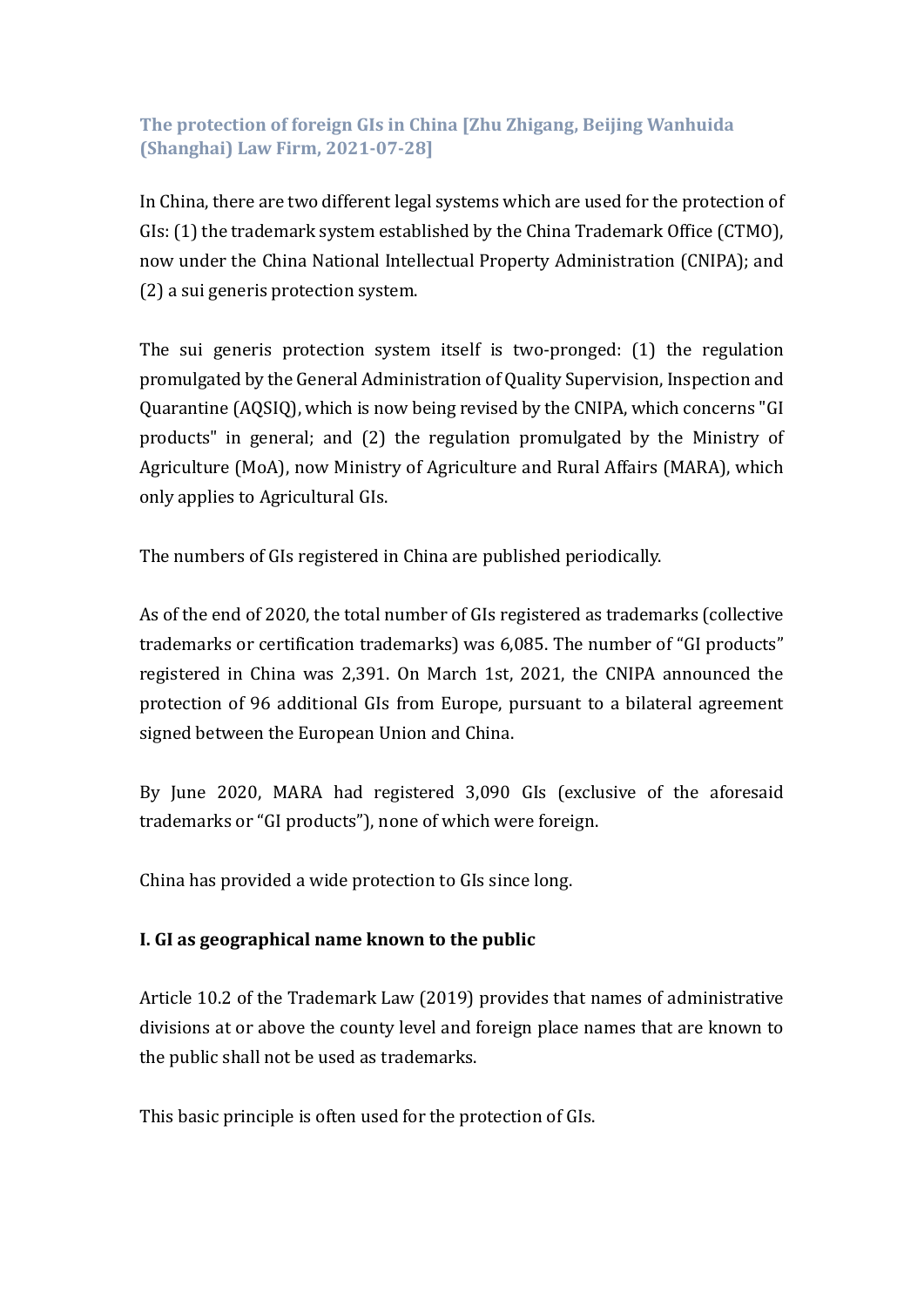In CIVC v. Victoria\'s Secret (2019), the CIVC, who owns the collective trademark "Champagne" in China, registered in Class 33 (wines) in 2013, opposed as trademark application filed by Victoria Secret for the registration of the trademark "VICTORIA'S SECRET CHAMPAGNE GLOW", designating the goods "cosmetic preparations for skin care; bath preparations, not for medical purposes; perfumes; etc." in Class 3.

The goods designated by CIVC's collective trademark and those designated by Victoria Secret's application being different, the CIVC could not base its opposition on its collective trademark registered in Class 33. Therefore, the CIVC cited Article 10.2 of the Trademark Law which prohibits the use as a trademark of the name of a place known to the public.

CNIPA found that "Champagne" is the name of a foreign geographical name wellknown to the public and considered that, since such word in the opposed trademark does not have any other meaning than the name of the place, the trademark violates the provisions of Article 10.2 of the Trademark Law. The trademark was refused.

In CIVC v. "Petit Champagne" (2019), the CIVC filed a complaint to the Tianjin Municipal Administration for Market Regulation (Tianjin AMR), alleging that Hedong was selling carbonated drinks named "Petit Champagne" and that such use infringed the registered collective trademark "Champagne".

The Tianjin AMR held that the goods fall under the category of non-alcoholic beverage in Class 32, and therefore, that the sale of such goods did not constitute trademark infringement. However, the AMR considered that the above act violated Article 10.2 of the Trademark Law, and pursuant to Article 52 of the Trademark Law, ordered Hedong to stop selling the drinks named "Petit Champagne".

## **II. GI sui generis**

Article 16 of the Trademark Law (2019) provides that: "Where a trademark has a geographical sign of the designated goods which do not originate from the place where the geographical sign indicates and is likely to mislead the public, such a trademark shall not be allowed for registration and shall be forbidden from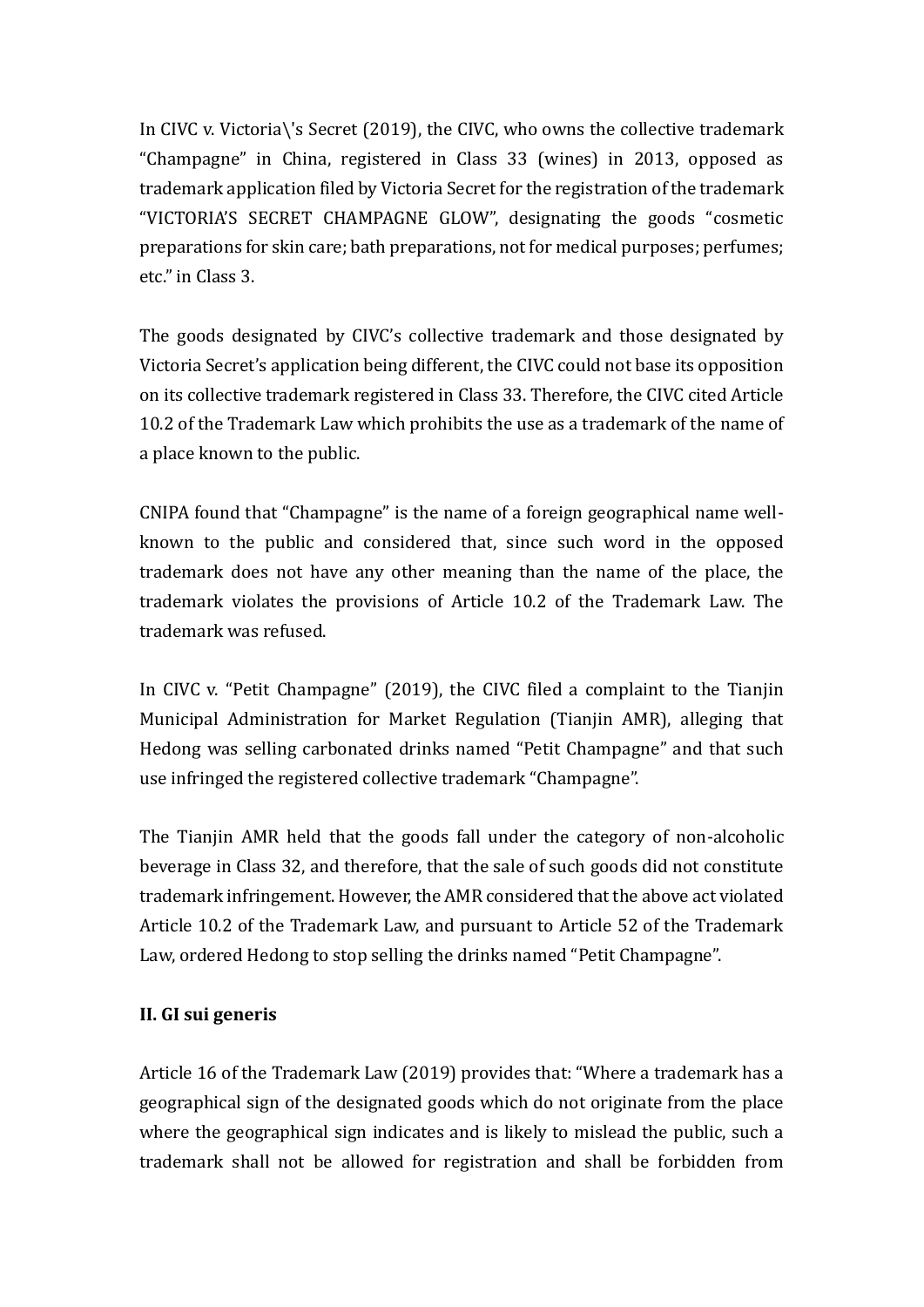practical use. However, where such a trademark has been approved and registered out of goodwill, it shall continue to be valid."

In practice, the GI sui generis, registered or not in China, can benefit from the protection offered by the Trademark Law.

In CIVC v. Seven Star Champaign (2015), the CIVC sued before the Beijing First Intermediate People's Court, in 2011, a company called Beijing Sheng Yan Yi Mei Trade which was selling bottles of "Seven Star Champaign" (red and white).

In 2011, the CIVC did not own any trademark registration for the name "Champagne". The CIVC tried several arguments among which Article 16 of the Trademark Law was cited.

The defendant argued that, in the absence of registration, the provisions of Chapter 7 of the Trademark Law (providing for enforcement of registered trademark rights) could not apply.

The Court replied to this argument that since Article 16 of the law provides, not only, that a sign containing a geographical name cannot be registered if the goods do not originate from the place in question, but also, that such name is prohibited from use, the enforcement of such prohibition is, therefore, implied in the law.

The Court thus ruled in favour of the CIVC and ordered the defendant to stop selling the infringing products.

In INAO (Romanée Conti) v. Wu Liping (2019), Wu Liping applied for the registration of the trademark "罗曼尼康帝" (the disputed trademark), which is the transliteration of "Romanée Conti", designating the goods "aperitif, wine, etc." in Class 33. The mark was registered on 14 November 2017.

The INAO filed an application for the invalidation of the disputed trademark on the grounds of Articles 7 (bad faith), 10.1.7 (deceptive mark as to the place of origin), 10.1.8 (disruption of the social order), 10.2 (foreign place name known to the public), 16 (GI) of the Trademark Law, which was then rejected by the CNIPA.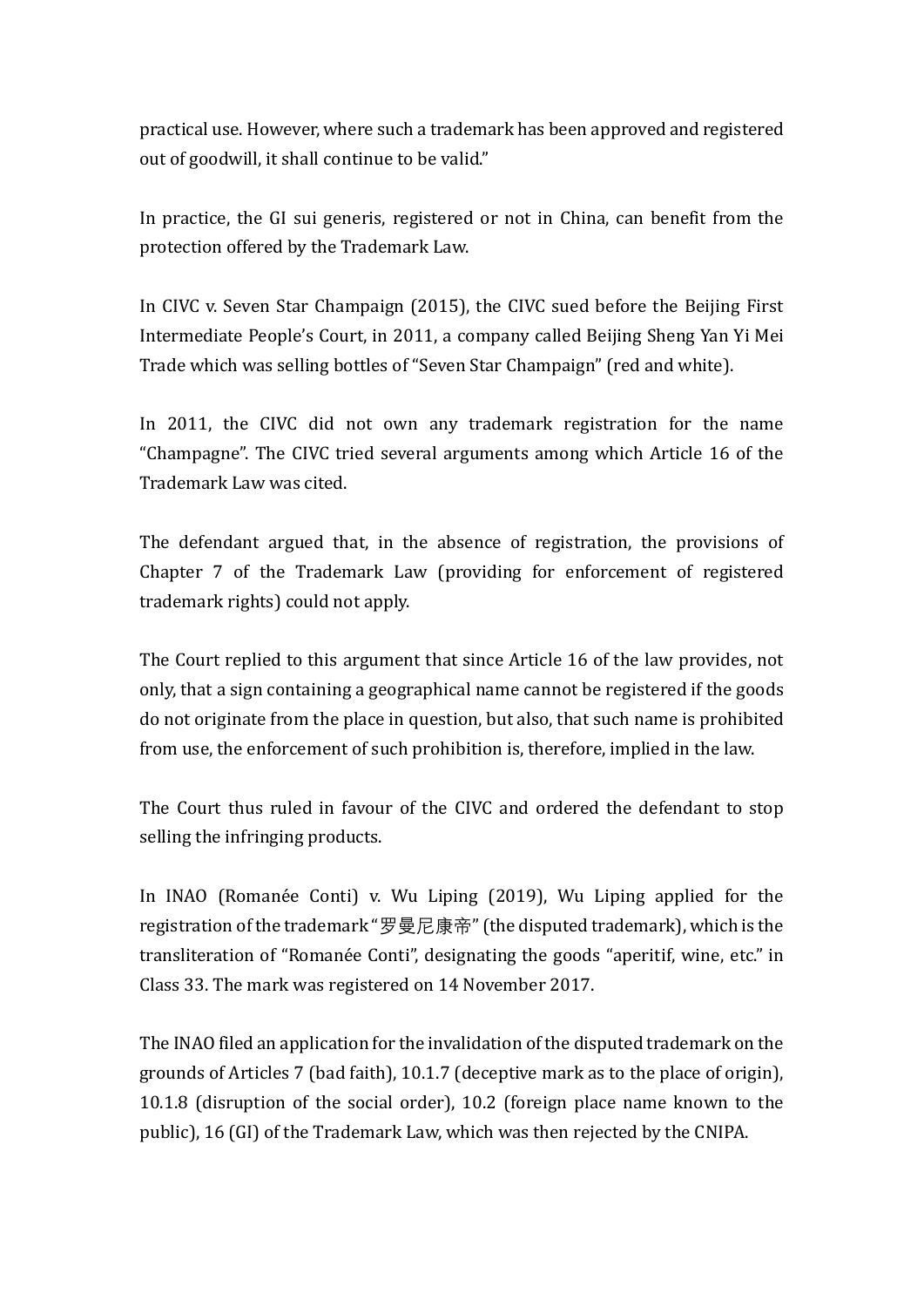The INAO appealed to the Beijing IP Court.

Regarding Article 16 of the Trademark Law, after reviewing the evidence produced by INAO, the Beijing IP Court was satisfied that "Romanée Conti" is a GI as defined by Article 16 of the Trademark Law, and that "罗曼尼康帝" is the transliteration of such name, known to the public in China. Regarding the CNIPA's argument that "Romanée Conti" was not registered as a collective or certification trademark, and therefore was not entitled to protection, the court affirmed that registration as a collective trademark or certification trademark is not a prerequisite for the protection of a GI.

## **III. GI as collective trademark**

The protection of collective trademarks follows the same general principles as for "ordinary" trademarks. There are abundant favorable decisions in which GI collective trademark holders have successfully opposed or invalidated copycat trademark applications/registrations.

However, the enforcement, especially civil and criminal enforcement of GI collective trademark, remains rare. Two landmark cases are worth mentioning.

In CIVB v. Yantai Lark (2019), the Shandong High Court upheld a first instance judgment rendered by the Yantai Intermediate Court in favor of Conseil Interprofessionnel du Vin de Bordeaux (CIVB), the owner of the "Bordeaux" Geographical Indication (GI) Collective Mark in a civil suit. Both courts found that: 1) the defendant's unauthorized use of "Bordeaux" infringed CIVB's collective trademark; 2) the defendant, by using "Bordeaux" as Appellation d\'Origine Contrôlée on its products, forged the origin of the product. The false advertising (claiming all its products are imported from France) constituted unfair competition; and 3) taking into account the reputation of "Bordeaux" collective trademark and the circumstances of the defendant's infringement, the court ordered the defendant to pay RMB 500,000 as damages.

This case has been selected as one of the "2019 Top Ten IP Cases" by Shandong High Court.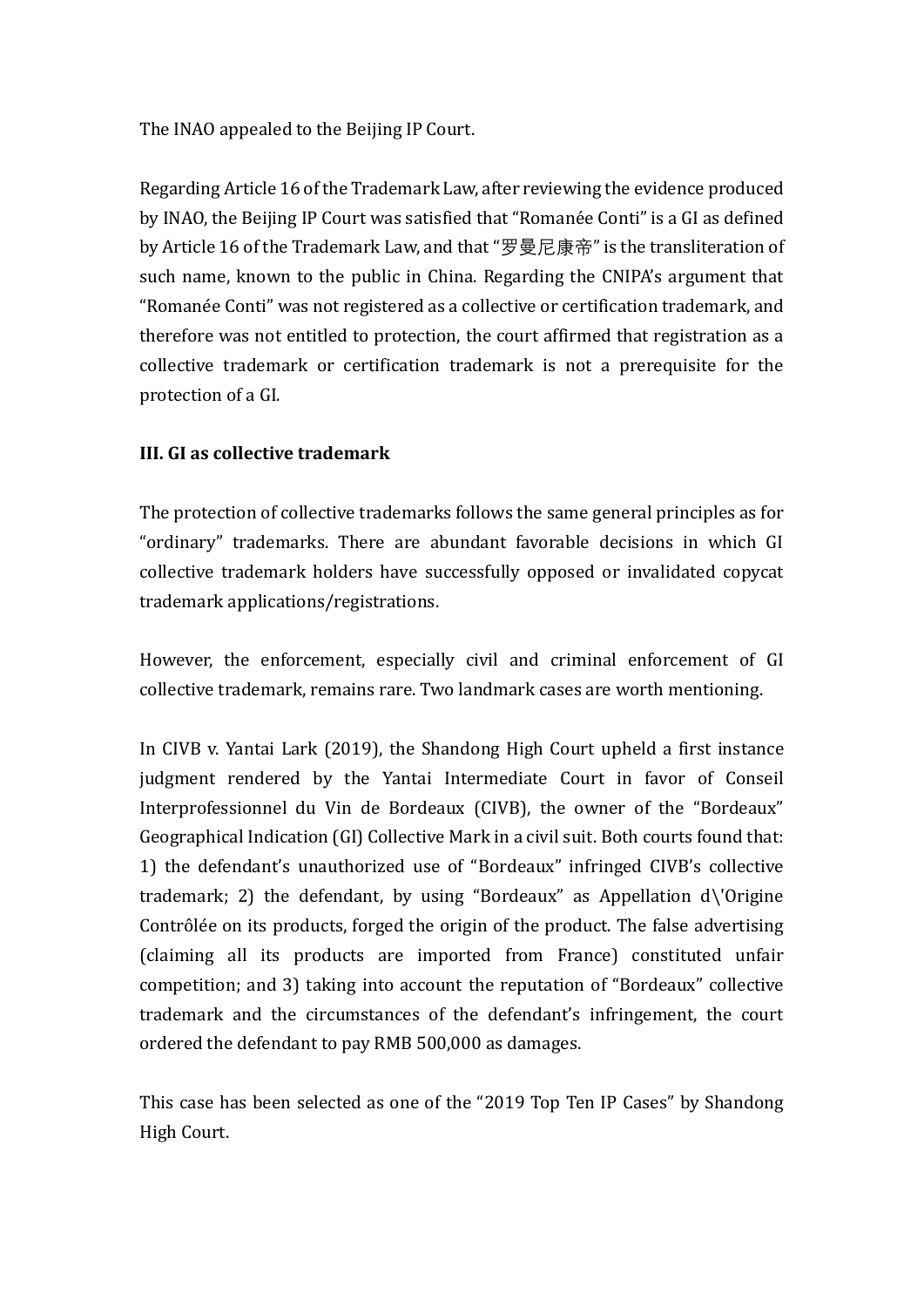In CIVB v. Shanghai Feitong Trading Company and Zhuge Ruiyong (2020), the Shanghai Pudong People's Court handed down a judgment in a criminal proceeding, which found Shanghai Feitong Trading Company and its actual operator Zhuge Ruiyong criminally liable for counterfeiting the collective trademark "Bordeaux". Zhuge Ruiyong was sentenced to one-and-a-half-year imprisonment with probation (a lenient decision based on his voluntary indemnification of CIVB's losses). The Court imposed a fine of RMB 100,000 on Shanghai Feitong and another RMB 50,000 on Zhuge Ruiyong, confiscated the counterfeit "Bordeaux" wines and prohibited Zhuge Ruiyong from being engaged in food production and distribution business until his probation ends.

In practice, the criminal enforcement of "Bordeaux" collective trademark has been somewhat difficult in China. Some of the difficulties are the result of the requirement to submit, as reference, one authentic product. In the case of "Bordeaux", there are, not one unique, but many authentic samples, hence the difficulty to satisfy the requirement.

This case has been selected as one of the "2020 Top Ten IP Cases" by Shanghai Pudong Court and one of the "2020 Top Ten Trademark Administrative Enforcement Cases" by the CNIPA.

## **IV. Other remedies**

In some cases, the law enforcement agencies protect GIs from different perspectives.

In CIVB v. Yueyang Mengyan, the AMR ascertained that the "Bordeaux" and "Margaux" GIs have been registered in China and enjoys GI protection. Yueyang Mengyan's unauthorized use of "Bordeaux" and "Margaux" is in violation of Article 5.4 of the "Measures for the Punishment of Acts Harming Consumers' Rights and Interests", which provides that: "Business operators shall not have the following behaviors: (4) Sales of forged or fraudulent use of product quality signs (GI, BIO, etc.).

Based on the above, Yueyang AMR ordered Yueyang Mengyan to immediately cease using "Bordeaux" and "Margaux" GIs and imposed a fine of RMB 70,000.